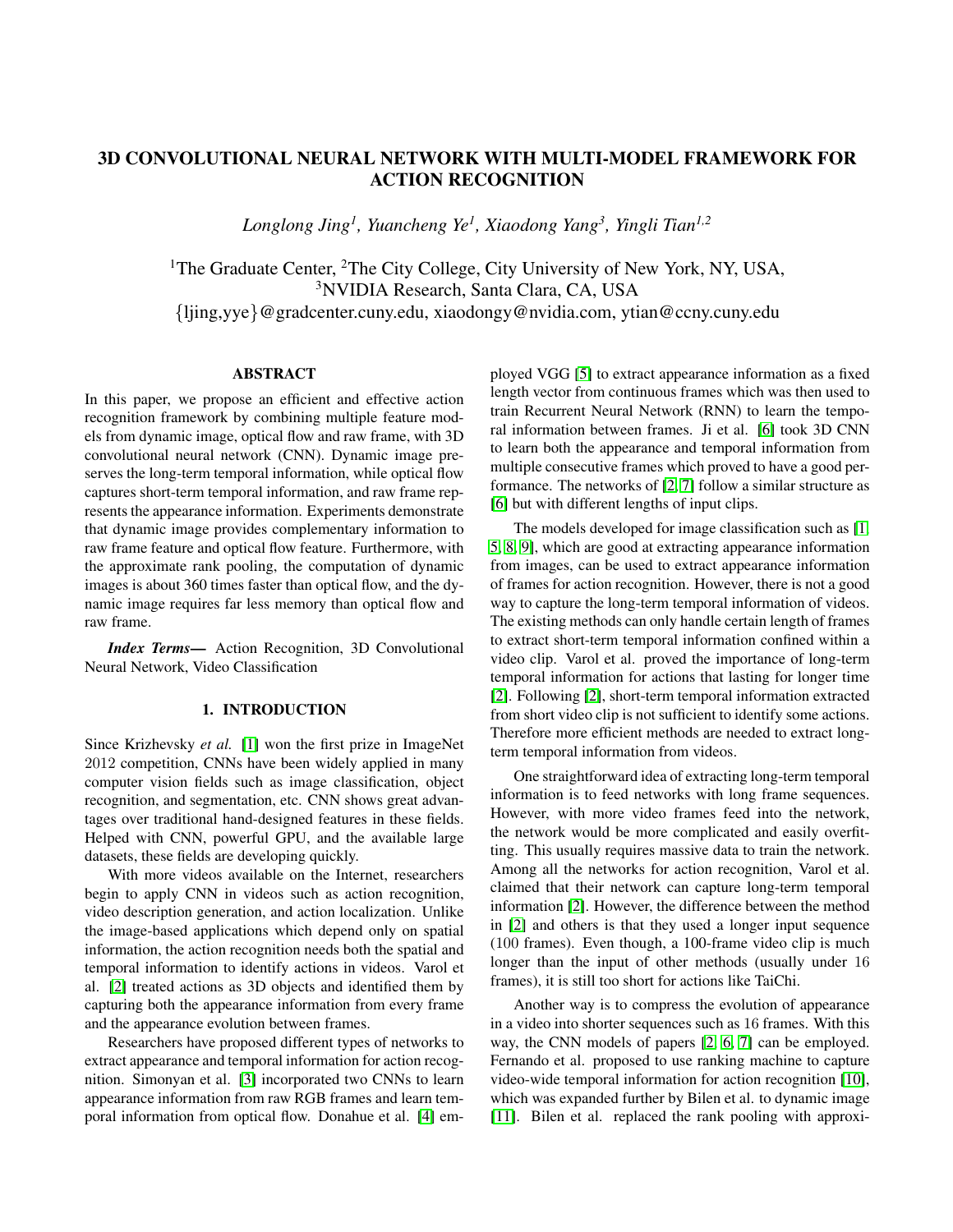

<span id="page-1-0"></span>Fig. 1. The pipeline of the proposed framework. First, three models are trained to extract different kinds of information from videos. RGB Network is for extracting appearance information from raw RGB frames, Optical Flow Network is for capturing short-term temporal information from optical flow, and Dynamic Image Network is for representing long-term temporal information from the dynamic image. Finally, the outputs of the softmax of the three models are weighted to a final softmax score.

mate rank pooling to obtain dynamic image which reserves the long-term temporal information [\[11\]](#page-4-10). With this model, we can compress the temporal information span in a video into a short sequence, and the network can learn it from these dynamic images.

In this work, approximate rank pooling is applied in every video to generate 16 dynamic images. In addition to dynamic images, short-term temporal information is extracted from optical flow, and appearance information is extracted from raw RGB frames. We explore different fusions of the three models. Our multi-model framework achieves 88.6% in UCF101 and 57.9% in HMDB51 datasets.

## 2. PROPOSED FRAMEWORK

The pipeline of our framework is illustrated in Fig. [1.](#page-1-0) The three networks in Fig. [1](#page-1-0) are corresponding to RGB Network, Optical Flow Network, and Dynamic Image Network. RGB Network is for extracting appearance information from raw RGB frames, Optical Flow Network is for extracting shortterm temporal information from optical flow, and Dynamic Image Network is for capturing long-term temporal information from the dynamic images generated from the video. For every video, the softmax outputs of the three models are weighted to form the final softmax score.

During training the RGB Network, raw RGB frames of each video are divided into 16-frame clips, and each of them is fed to a 3D CNN which then serves as appearance feature extractor. For Optical Flow Network, the optical flow for each video is computed, then the optical flow for every video is divided into 16-frame clips without overlap between consecutive clips. These optical flow clips are fed to another 3D CNN to train Optical Flow Network which serves as short-term temporal information extractor. For Dynamic Image Network, each video is divided into 16 clips with equal length, and each of them is compressed into one dynamic image by approximate rank pooling. Then these dynamic images are fed into a 3D CNN to train the Dynamic Image Network.

#### 2.1. DYNAMIC IMAGE GENERATION

The dynamic image generation is based on the idea of [\[10\]](#page-4-9). This paper proposed to employ rank pooling to capture videowide temporal information for action recognition. They take ranking machine to learn functions that can order the frame temporally, and use the parameters learned by ranking machine to represent the evolution of the appearance within the video.

Inspired by Fernando et al. [\[10\]](#page-4-9), Bilen et al. optimized the computation process and replaced the ranking machine with approximate rank pooling [\[11\]](#page-4-10). With the approximate rank pooling, the dynamic images are obtained by directly applying rank pooling on the raw image pixels of a video. The parameters of the frames only depend on the relative position of the frame in the video sequence, and can be pre-computed, which speeds it orders of magnitude.

The process of generating dynamic images by approximate rank pooing is indicate by Eq. [\(1\)](#page-1-1).

<span id="page-1-1"></span>
$$
\hat{\rho}(I_1,\ldots,I_T;\psi) = \sum_{t=1}^T \alpha_t \psi(I_t). \tag{1}
$$

<span id="page-1-2"></span>
$$
\alpha_t = 2(T - t + 1) - (T + 1)(H_T - H_{t-1}), \qquad (2)
$$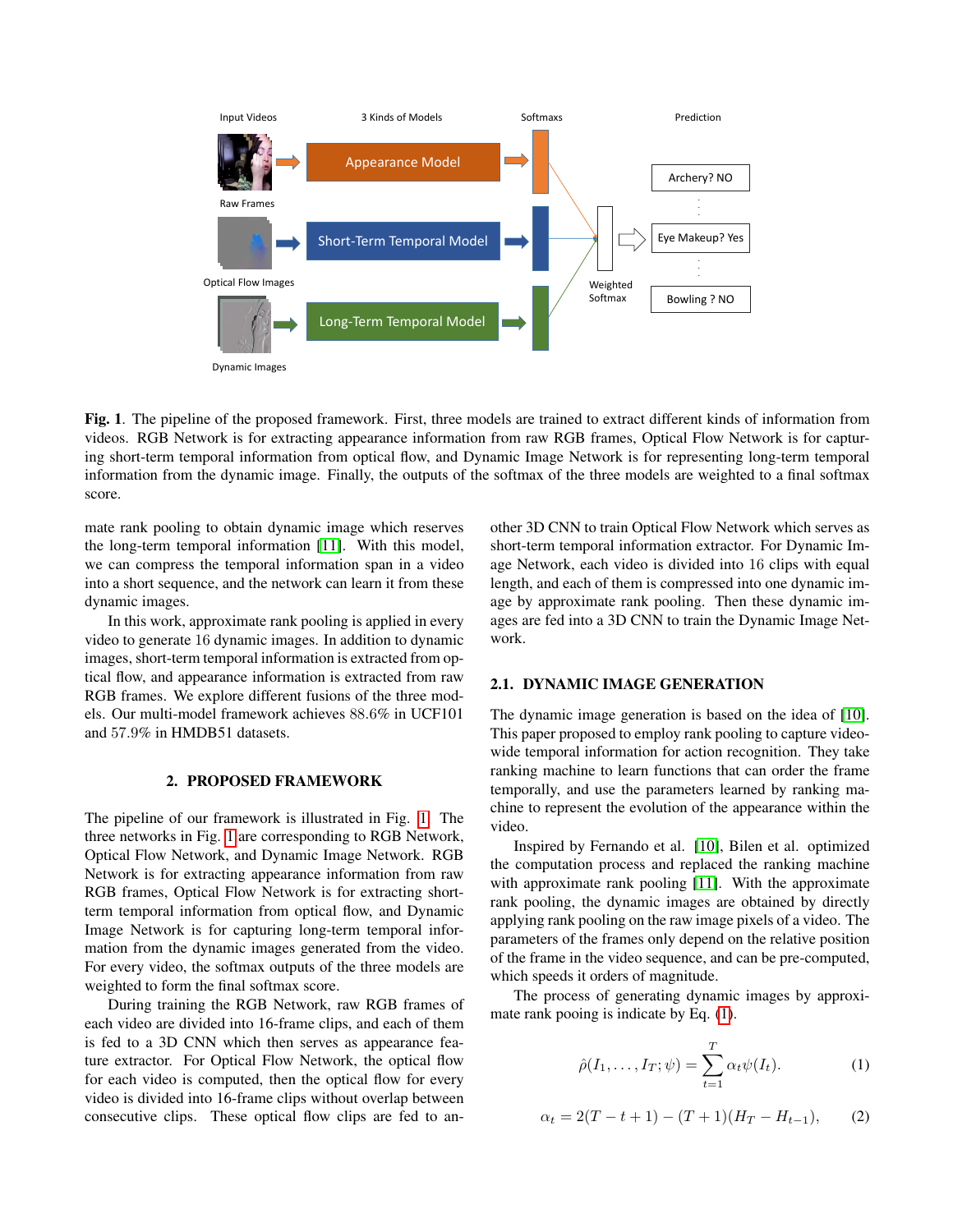where  $\psi(I_t)$  is pixels of the t-th frame, T is the length of the original video,  $H_t = \sum_{i=1}^t 1/t$  is the t-th Harmonic number and  $H_0 = 0$ . The dynamic image is actually linear combinations of every frame and the parameters  $\alpha_t$  for each frame can be obtained from Eq. [\(2\)](#page-1-2).

In experiments, every video is divided into 16 segmentations with equal length and without overlap between consecutive segmentations, then we directly apply approximate rank pooling in each clip to generate dynamic images. From Eq. [\(1\)](#page-1-1), the computation of dynamic image is linear combinations of the raw pixels in the frame, and it is very fast compared to optical flow computation.

## 2.2. 3D CONVOLUTIONAL NEURAL NETWORK

Ji et al. are the first to apply 3D CNN model for action recognition and achieve promising performance [\[6\]](#page-4-5). Compared to 2D CNN, the extra dimension in 3D CNN is temporal dimension which makes it possible to extract both spatial and temporal information from multiple frames. Among the 3D networks for action recognition, the network C3D proposed by Tran et al. [\[7\]](#page-4-6) is a deeper network and achieves better performance, therefore we choose C3D in our framework. C3D includes 5 convolution layers, 2 fully convolution layers and one softmax layer. The size of the kernel in C3D is 3\*3\*3 which makes it more suitable for extracting spatial-temporal information than 2D CNN. In order to keep the temporal information in the first convolution layer, the size of the first max pooling is  $2*2*1$ . Except the max pooling in the first layer, all the max pooling in later layers have a size of 2\*2\*2.

In [\[7\]](#page-4-6), the input of C3D is consecutive 16 raw RGB frames, and C3D can capture the temporal information and appearance information from these input images. However, for actions that last for a long time, 16 consecutive images are not sufficient to represent the action. After compressing the temporal information into multiple dynamic images, C3D can learn the long-term temporal information from these dynamic images. When this kind of long-term temporal information is combined with short-term temporal information and appearance information, the multi-model framework can obtain a high performance.

#### 2.3. Multiple Feature Models

Three networks are trained to model different types of features: RGB Network, Optical Flow Network, and Dynamic Image Network. After training finish, the three networks serve as feature extractor for every video. RGB Network which trained with raw RGB frames focuses on appearance information, Optical Flow Network which trained with optical flow captures short-term temporal information, and Dynamic Image-Network which trained with dynamic image learns long-term temporal information. The details of the network are as follows.

RGB Network. Raw RGB frames of every video are divided into 16-frame long clips without overlap between consecutive clips. Then these clips are fed into C3D to train RGB Network. After the training is finished, the activations of the softmax layer are extracted for every video clip. All the activations of softmax of the same video are averaged to form a final softmax score, which represents the appearance information of the short video clips.

Dynamic Image Network. Each video is divided into 16 segmentations with equal length and without overlap between consecutive segmentations, then approximate rank pooling is applied in each segmentation to generate dynamic images. After approximate rank pooing, UCF101 dataset is compressed into 13320 16-frame clips, and HMDB51 dataset into 6766 16-frame clips. The dynamic image is used to train Dynamic Image Network. After training finished, these dynamic images are passed to Dynamic Image Network, and the activations of the softmax layer are extracted. The feature extracted by Dynamic Image Network captures long-term temporal information span in a whole video.

Optical Flow Network. Varol et al. [\[2\]](#page-4-1) showed that optical flow computed by [\[12\]](#page-4-11) has the best performance among several methods [\[12,](#page-4-11) [13,](#page-4-12) [14\]](#page-4-13). We employ the method developed in [\[12\]](#page-4-11) to compute optical flow for UCF101 and HMDB51 datasets. The optical flow is used to train Optical Flow Network. After the training is finished, the activations of the softmax layer are extracted for every video clips. All the activations of softmax of the same video are averaged to form a final softmax score. The features extracted by Optical Flow Network from optical flow model short-term temporal information within a clip.

#### 2.4. Fusion of Multiple Feature Models

After training all the models, three kinds of features are obtained for every video, RGB feature, Dynamic Image feature, and Optical Flow feature. When fusing these models, the softmax of all the models are weighted to form the final softmax score similar to [\[3,](#page-4-2) [15,](#page-4-14) [16,](#page-4-15) [17\]](#page-4-16). For example, when fusing the RGB Network and Optical Flow Network, the softmax of these two models are averaged to form the final classification score. All the fusions among different feature models follow the same procedure.

## 3. EXPERIMENTS

#### 3.1. DATASETS

We evaluate the performance of our proposed framework on UCF101 [\[18\]](#page-4-17) and HMDB51 [\[19\]](#page-4-18) datasets. UCF101 consists of 101 action categories, 13320 video clips. HMDB51 includes 51 action classes, 6766 video clips extracted from a variety of sources ranging from digitized movies to YouTube. All the experiments are conducted on the first split of these two datasets.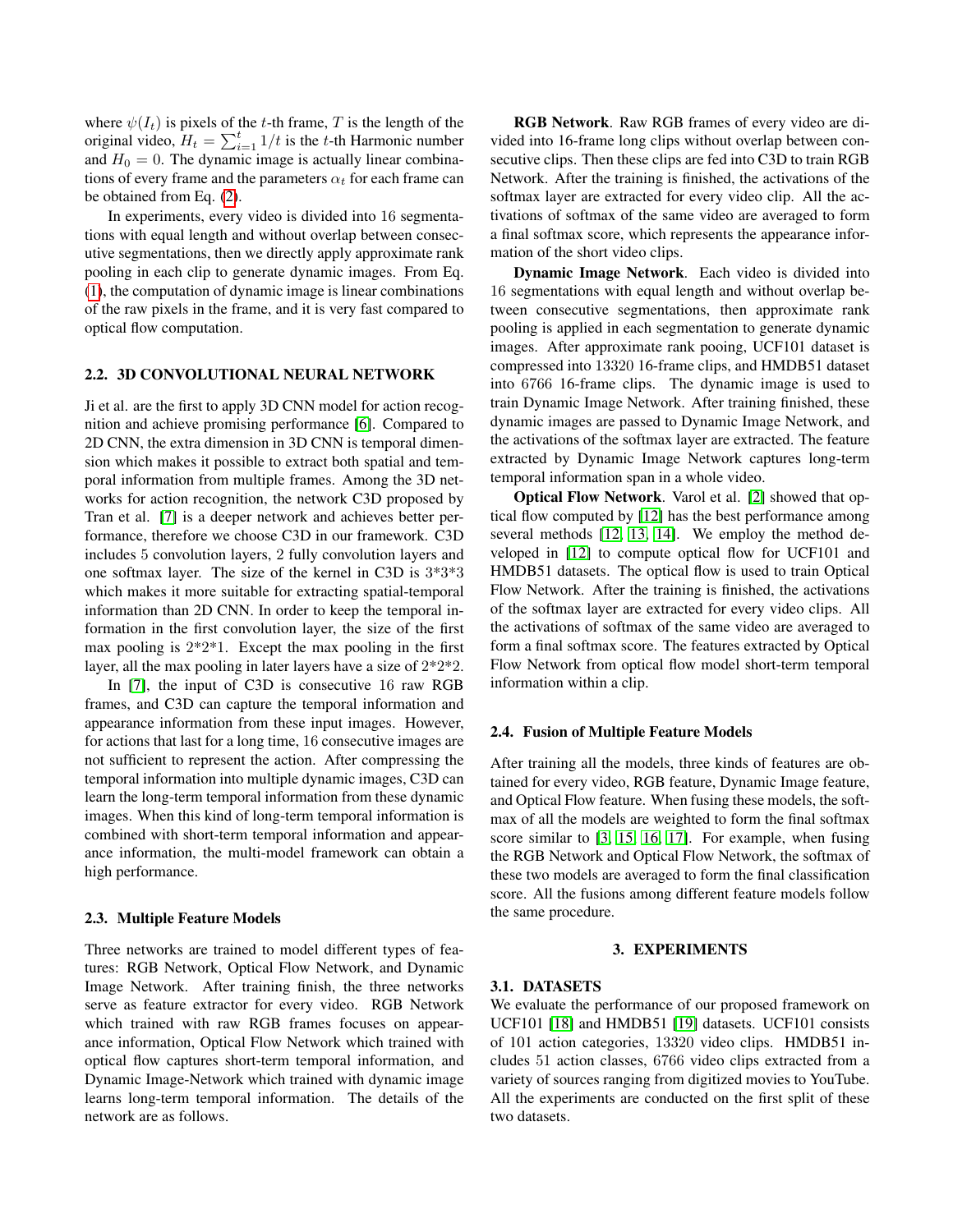<span id="page-3-0"></span>Table 1. The accuracies of different modalities. 'DI' indicates dynamic image, and 'OF' is optical flow. The accuracy of the single model such as Dynamic Image is the mean precision of classification. For the fusion of models, the accuracy comes from the weighted softmax score of different models.

| Input                          | <b>UCF101</b> | HMDB51 |
|--------------------------------|---------------|--------|
| RGB with 3D CNN[7]             | 82.5          | 50     |
| OF with 3D CNN                 | 78.2          | 48.9   |
| Multilayer RGB with 3D CNN[20] | 85.4          | 53.1   |
| Multilayer OF with 3D CNN      | 82.5          | 53.0   |
| DI with 2D CNN[11]             | 70.9          | 35.8   |
| DI with 3D CNN                 | 78.4          | 46.8   |
| $RGB + DI$ with 2D CNN[11]     | 76.9          | 42.8   |
| $RGB + DI$ with 3D CNN         | 85.8          | 53.6   |
| $RGB + OF$ with 3D CNN         | 87.6          | 56     |
| $RGB + OF + DI$ with 3D CNN    | 88.6          | 57.9   |

## 3.2. LEARNING PROCESS

Three kinds of networks, RGB Network, Dynamic Image Network, and Optical Flow Network are trained with the same structure as C3D. However, these two datasets are too small to train such scale of networks. In order to avoid overfitting, we train the network based on the model pre-trained in Sport-1M which has 1 million videos in 487 categories. The initial learning rate is  $10^{-4}$  and decreased  $90\%$  every  $20000$ iterations. The optimization is done after 60000 iterations.

### 3.3. RECOGNITION ACCURACY

The results are reported in Table. [1.](#page-3-0) C3D with dynamic images achieves 78.4% in UCF101 which is 7.5% higher than dynamic image with 2D CNN [\[11\]](#page-4-10). When combining the feature of dynamic images and raw RGB frames, our multimodel achieves 85.8% which is 8.9% higher than dynamic images and raw RGB frames with 2D CNN. These two facts demonstrate the advantages of 3D CNN over 2D CNN for action recognition. The fusion of dynamic image feature and RGB feature achieves 85.8% which demonstrates that dynamic image feature is complementary to RGB feature. When we fuse the three models, the multi-model reaches 88.6% in UCF101 and 57.9% HMDB51, which demonstrates that dynamic image feature is complementary to optical flow feature and appearance feature.

#### 3.4. COMPUTATION SPEED

We compare the computation speeds for dynamic image and optical flow. We randomly select 10 videos containing 996 frames from HMDB51 dataset. The computing speed for dynamic image and optical flow are reported in Table. [2.](#page-3-1) It shows that dynamic image is about 360 times faster than optical flow. From Eq. [\(1\)](#page-1-1), the computation cost for dynamic <span id="page-3-1"></span>Table 2. The memory and speed comparison of dynamic image and optical flow. The Dynamic Image 16 in the first row means generating 16 dynamic images for every video, while Dynamic Image 32 in the second row means generating 32 dynamic images for every video. The computation of dynamic images is hundred-time faster than optical flow and needs far less memory than that of raw frame and optical flow

| <b>Generated Data</b> | <b>Time</b>     | <b>Memory</b>  |
|-----------------------|-----------------|----------------|
| Dynamic Image 16      | $0.348$ s/Video | 16 frame/Video |
| Dynamic Image 32      | 0.382s/Video    | 32 frame/Video |
| <b>Optical Flow</b>   | 140s/Video      | 99 frame/Video |

image depends on the length of the clip and the number of generated dynamic images. No matter how many dynamic images generated for a video, the increase of the time cost only depends on the number of sum operation. However, the number of the sum operation is far less than that of multiplications. So the computation cost of dynamic image for a video is nearly constant.

## 3.5. MEMORY

.

With dynamic image, we can compress the appearance evolution span in a video into multiple images. The number of dynamic images generated for every video can be adjusted according to the length of the video. Compared to RGB frames and optical flow, dynamic image needs less memory. In our experiments, every video is compressed into 16 dynamic image, which requires less memory than optical flow. Accomplished with the speed advantage, this is a very promising to be used for real-time applications.

## 4. CONCLUSION

We have proposed a framework to fuse the short-term temporal information, long-term temporal information and appearance information for action recognition. The ranking machine can preserve the evolution of appearance into multiple dynamic images while the optical flow can capture the local temporal information. Experimental results demonstrate that dynamic image feature is complementary to RGB feature and optical flow feature, and 3D CNN is more suitable for action recognition than 2D CNN. The performance of action recognition is significantly improved by fusing all the three feature models. Furthermore, the dynamic image is hundredtime faster and requires less memory than optical flow. For real-time applications, the dynamic image is a promising alternative to optical flow without decreasing much of the performance.

## 5. ACKNOWLEDGMENT

This work was supported in part by NSF grants EFRI-1137172, IIP-1343402, and IIS-1400802.